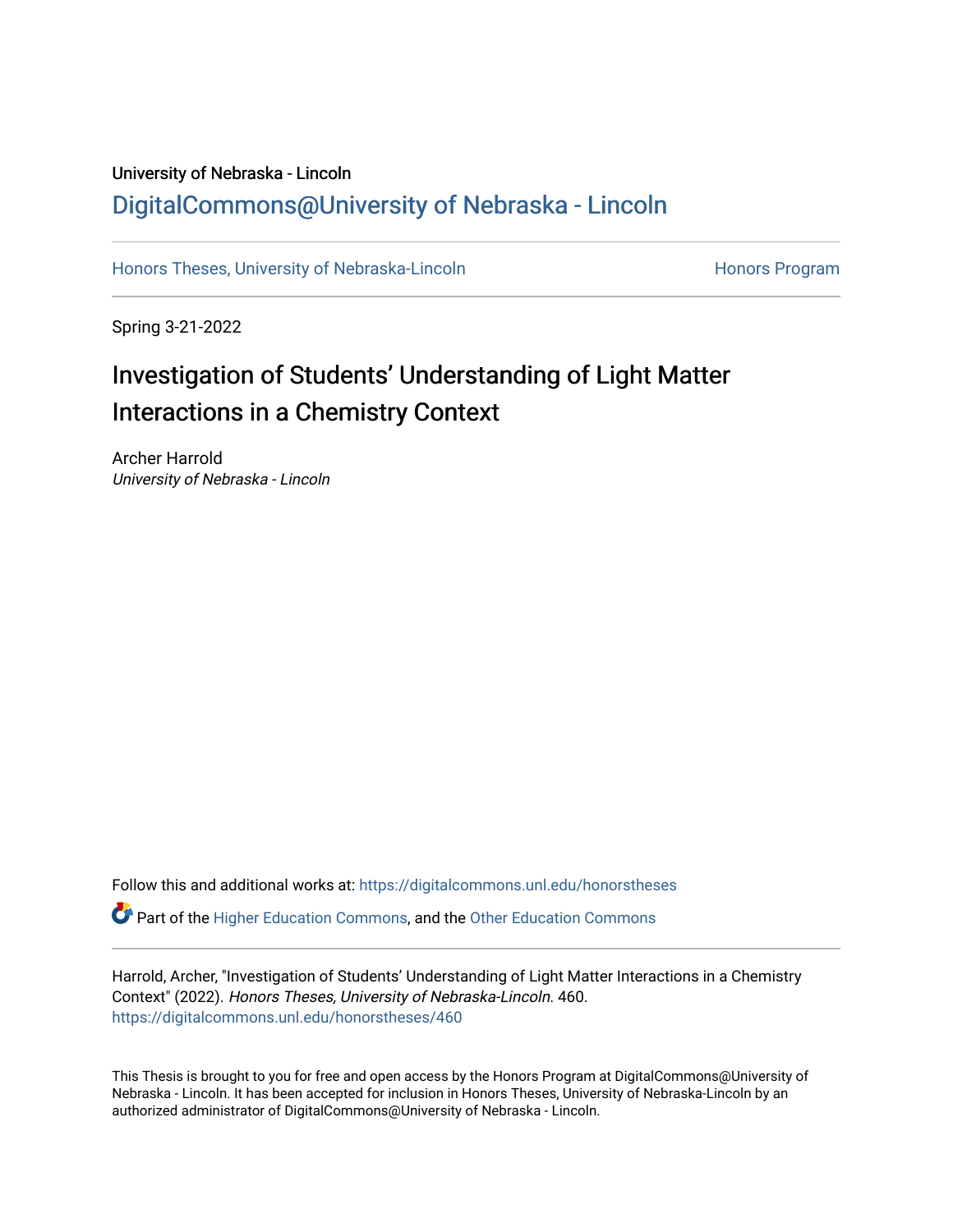# **Investigation of Students' Understanding of Light Matter Interactions in a Chemistry Context**

An undergraduate Honors Thesis Submitted in Partial fulfillment Of University Honors Program Requirements And for Graduation with Distinction University of Nebraska-Lincoln

> By Archer Harrold B.S. Chemistry College of Arts and Sciences

> > March 21, 2022

Faculty Mentors:

Alena Moon, PhD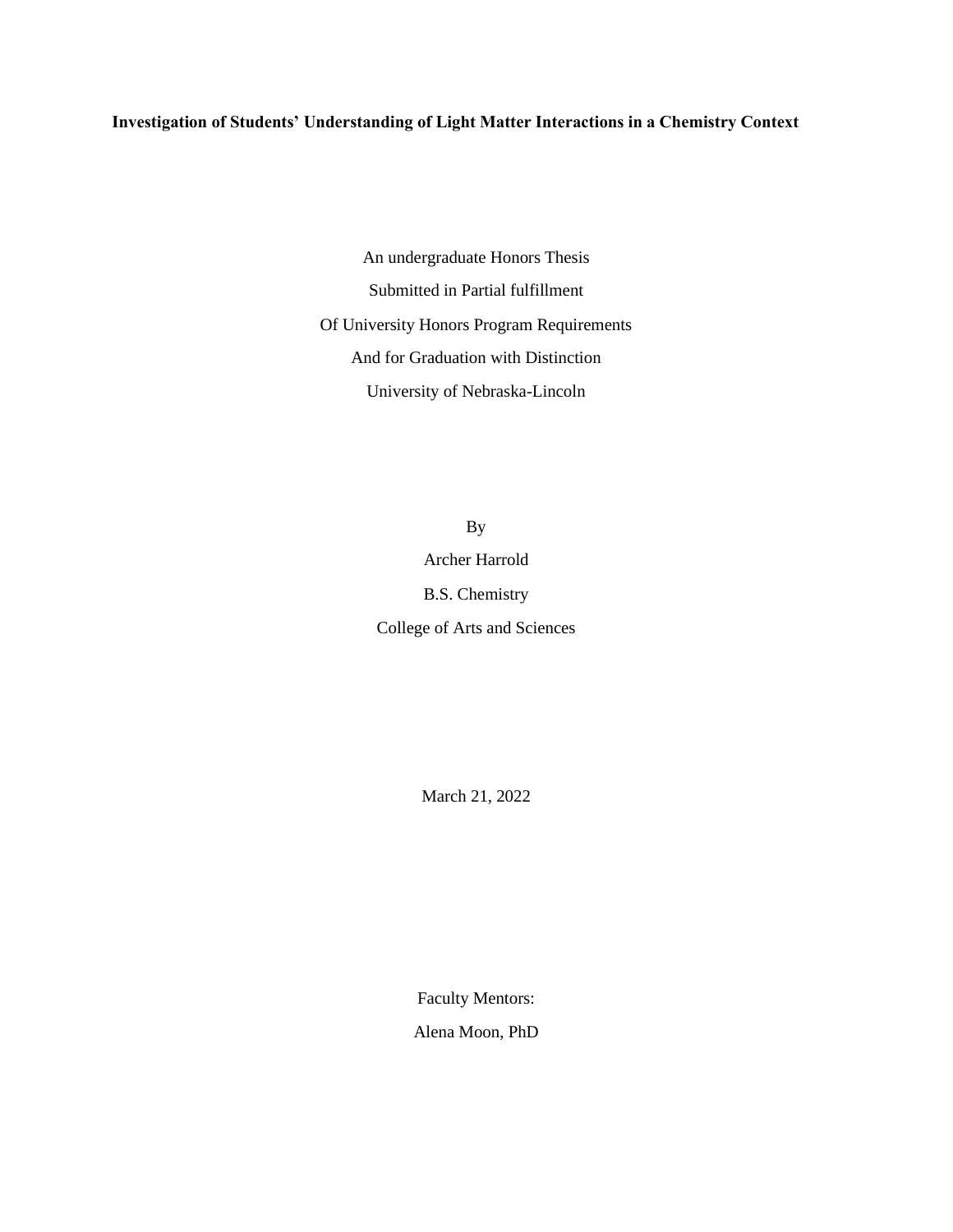#### **Abstract**

Students' have varying levels of understanding of light matter interactions in chemistry contexts. This study investigated students' understanding through the use of semi-structured interviews and PhEt simulations of both the single slit and double slit experiments. Coding qualitative analysis and construct maps were used to assign students to specific levels of sophistication. It was found that students' carry differing levels of understanding of light and light matter interactions where low level learners struggled to connect ideas in their explanations while high level learners had strong connections between their knowledge and explanations.

**Key Words**: Undergraduate Students, Light, Light Matter Interactions, Double Slit Experiment

#### **Introduction**

Chemists recognize the central role light plays in their field of study. Advanced classes such as Organic Chemistry and Physical Chemistry call on prior knowledge regarding light for uses in spectroscopy, synthesis, NMR, and quantum mechanics. Without a fundamental understanding of light and its properties, students will likely be limited in learning these topics. Light is a concept that is first introduced to many STEM majors in introductory classes, such as general chemistry, introductory biology, and general physics. However, in beginning STEM courses, light is often taught at only the surface level and as a result this can leave gaps in students' understanding.

Relatively little research has been conducted in chemistry investigating students' understanding of the double-slit experiment. A few prior studies have been conducted in physics education in which they identified difficulties physics students had when discussing the double-slit experiment, specifically regarding their conceptual understanding, and understanding of light as photons and electrons as waves (Ambrose et al. 1998). A recent study

by Susac et al. (2021) also showed the difficulty that high school and undergraduate students had with interference and diffraction for the single and double-slit experiment using eye-tracking. These difficulties ranged from understanding basic wave behaviors, to interference, to understanding duality. Another recent physics education qualitative and quantitative study revealed students often showed fragmented knowledge structures in their explanations of light interference (DAI et al. 2019). Dai et al. found that higher level students had integrated knowledge structures and were able to apply them to questions, where as lower level students were often unable to make connections with knowledge and lacked a dedicated path for answers. With these findings in physics contexts, its increasingly important to investigate how students understand light in chemistry contexts as chemistry instruction approaches light differently.

This study is part of a larger project on developing a learning progression for lightmatter interactions. The goal of this study was to explore students' conceptions regarding waveparticle duality – a concept introduced in general chemistry showing students the relationship between particle and wave properties. A second study was conducted, part of the overall project, investigating students' concepts about the photoelectric effect. The results from the photoelectric effect study demonstrated that students' ideas varied in sophistication regarding wave-particle duality. It was noted that many lower-level students' explanations stemmed from observations in the real world, relying on intuitive explanations. This illustrated the issue that students may not be appreciating the actual takeaways from the PE experiment (Balabanoff, Al Fulaiti, Bhusal, Harrold, & Moon, 2020). The cumulative results of both studies will be used to develop a tool to measure students' understanding of both the photoelectric effect and the double slit experiment. This will offer instructors, other researchers, and curriculum developers data to inform facilitating learning of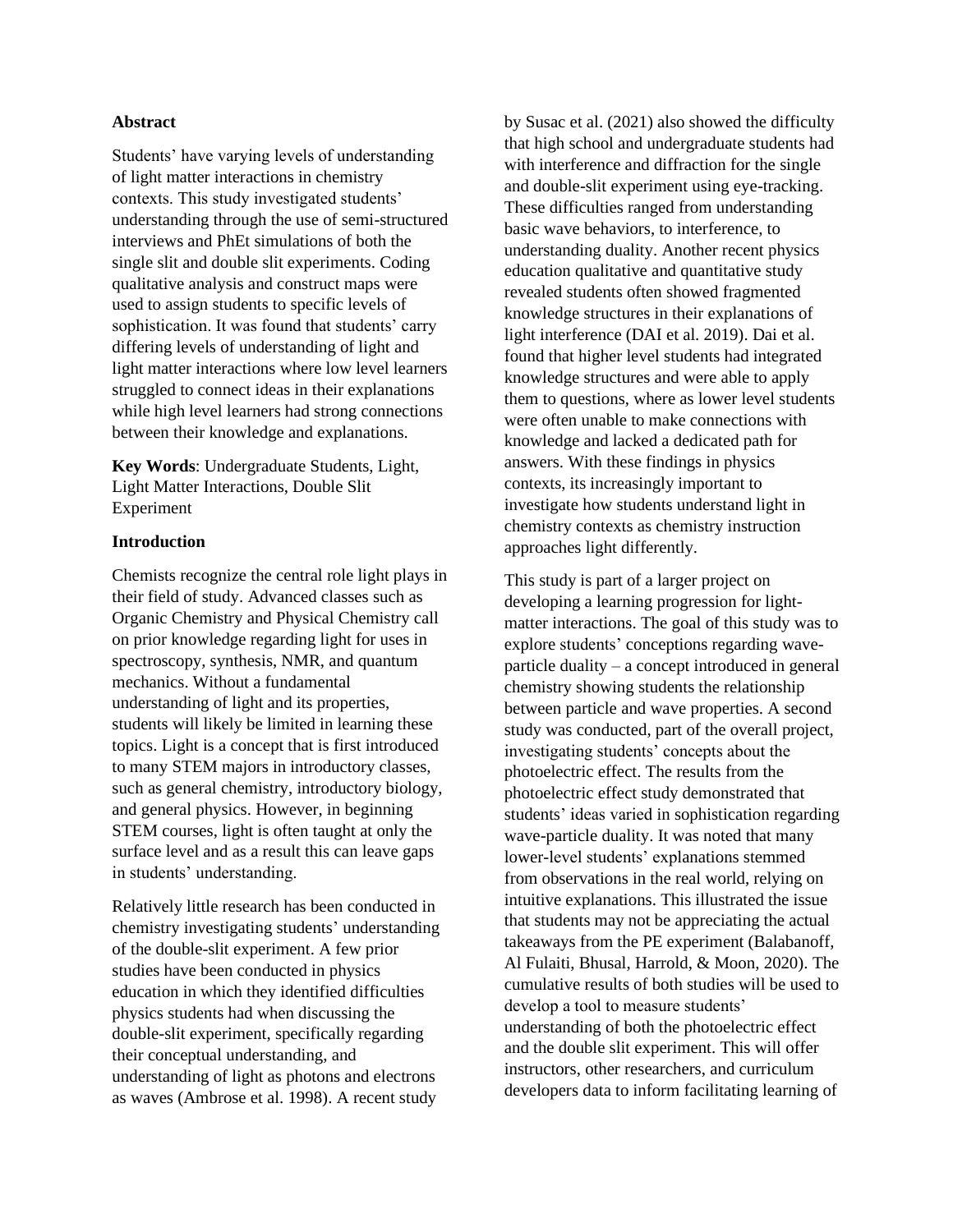the photoelectric effect and double slit experiment. This study was guided by the following research questions:

Research Questions:

- 1. How do students from different levels of chemistry understand the wave nature of light?
- 2. How do chemistry students understand light-matter interactions in the context of the double slit experiment.

### **Construct Maps**

One way to display students' understanding light and matter interactions is through the construct modeling approach. Construct modeling views students' understanding as varying in sophistication as opposed to a dichotomous model where students are correct or incorrect. Students' levels of understanding are described by a construct map within the construct modelling approach (Brown & Wilson, 2011). The construct modeling approach is used over other models of cognition because it allows for a continuum to be built which varies from intuition to expertise. This shifts the analysis from individual knowledge elements to more cohesive and detailed knowledge structures. A key part of this framework is the assumption that students' knowledge is malleable and develops in sophistication over time. This allows the focus to move from what students know as correct and incorrect to what knowledge students have and how it can be built upon.

The development of the construct maps used for analysis in this study stemmed from the first study's investigation into students' understanding of particle nature of light, and the second study's investigation of students' understanding of the wave nature of light. The first study involved semi-structured interviews where the interviewer asked students to consider a series of figures regarding the photoelectric effect and draw predictions and conclusions about light behavior. The second study involved

semi-structured interviews utilizing PhEt simulations (Reid et al., n.d.) which showed animated demonstrations of the single and double slit experiment. Students were asked to predict and draw conclusions about light behavior based on their observations.

#### **Methods**

The study took place at a large Midwest university (22,000 undergraduate students) during the fall 2019 and spring 2020 semesters. Students were recruited in class during the fall 2019 semester in General Chemistry 109 for non-majors ( $n = 10$ ), General Chemistry 113 for majors ( $n = 10$ ), Organic Chemistry 252 for nonmajors ( $n = 11$ ), and Physical Chemistry 481 (n=1). The total number of students interviewed was 32. During the spring 2020 semester students were sent a follow up email to schedule an interview.

#### **Data Collection**

Interviews were subsequently conducted in spring 2020 semester. Interviews are often one of the most utilized methods in data collection for misconceptions (Kaltakci-Gurel et al., 2016). Semi-structured interviews are utilized in this study to allow the interviewer to prompt questions where students can speak what is on their mind without consequence and the interviewer can follow up to elicit how they are thinking about or how they feel about something. This is important for gaining a deeper understanding of how students think about conceptions they have with light and light matter interactions. All interviews were captured on video using an overhead view to capture gestures from the students, and on an audio recorder. Paper was provided during the interview for students to help draw out or articulate ideas they had. All material was scanned and uploaded into a secured drive for later analysis. Interviews were semi-structured that followed an interview protocol which can be found in the supplemental information.

#### **Interview Protocol**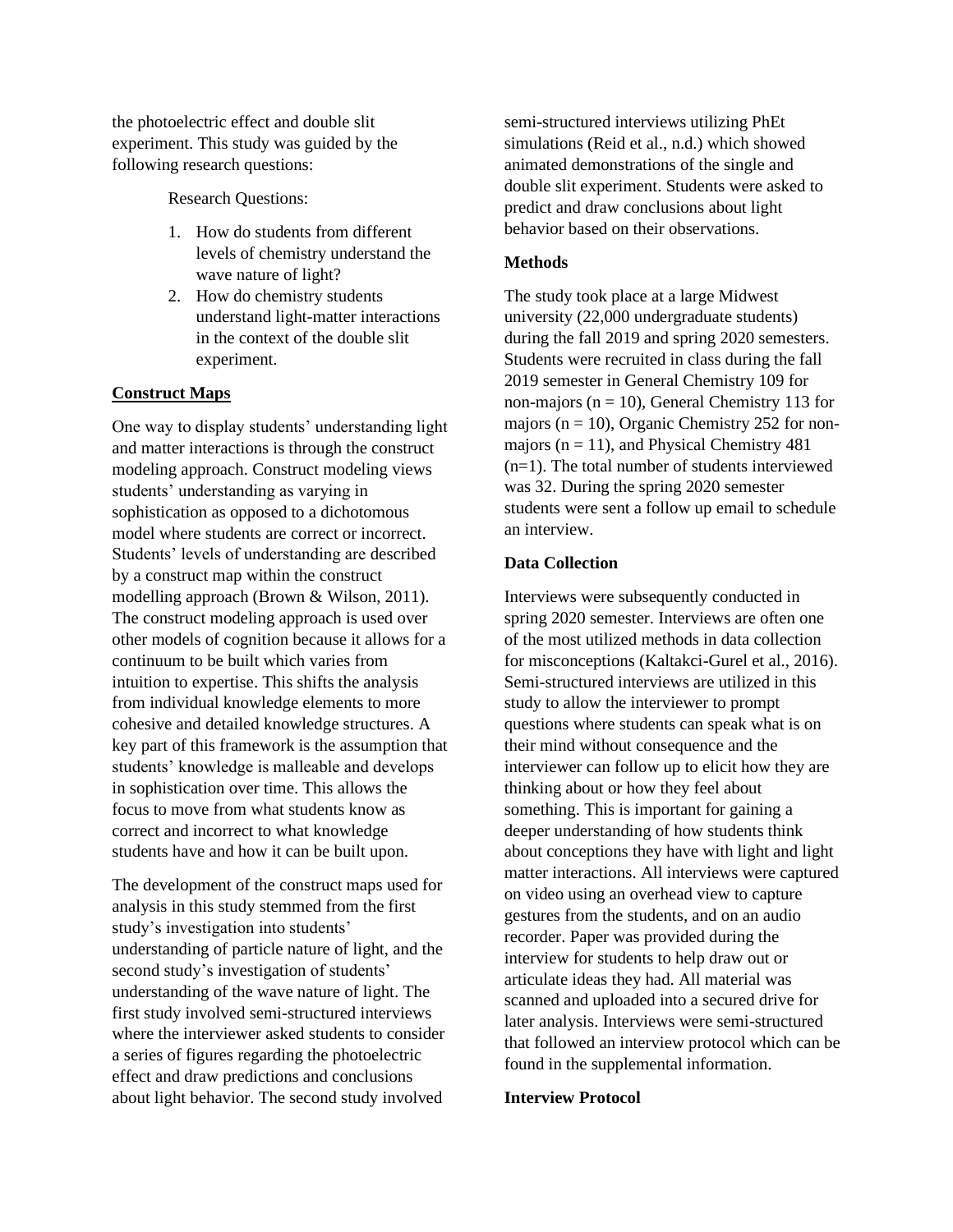During the interviews, students were first prompted to discuss any prior knowledge they may have concerning light and light matter interactions, this included physical applications. After, students were asked to make predictions about various PhEt simulations. First, they were shown a simulation of basic wave behavior. This was to get students familiar with how the simulation looked and grab their basic understanding of how waves worked. Students were then asked to predict what would happen during a single slit simulation. These predictions proved useful in seeing the amount of prior knowledge students had concerning properties of light and wave interactions such as interference, collectively analyzed by qualitative coding. Qualitative coding can be defined by the summarizing of ideas, or text into codes (single words or phrases). These ideas and codes are compiled into an overall general code list which is then used to code all the transcripts. To create this general code list, two researchers independently coded two transcripts in a process described as open coding. During open coding any content or reasoning by the student was assigned a code. Both researchers then compared their codes and created a general code list. Another transcript was then analyzed by both researchers independently using the general code list, and compared for consistency between the researchers. An example of coding is below, take a quote from a transcript.

> *'the energy that is able to go through would be like parts of the light, basically it kinda likes fades out again, it goes through from that small part and then it kind of like becomes larger as it goes, uh, further to the right. Kind of like a cone.'*

During open coding, specific codes were generated:

Light post slit will have the shape of a cone

A 'screen' was then added to the simulation which displayed the light intensity. After the single slit, students were prompted to make conclusions about light properties and interactions. This protocol was then repeated for the double slit simulation.

#### **Data Analysis**

Interviews were transcribed through an online transcription service. These transcripts were then checked for accuracy by the main researchers and gestures and drawings were added to the transcript. Transcripts were

- Light is energy
- Light expands/Light is radial

These codes correlate with what was said in this piece of text. Light is energy correlates to the *'the energy that is able to go through would be like parts of the light'* Open coding is about generalizing student statements into codes that can then be compared across transcripts. After open coding has finished these codes may be changed to condense/simplify across transcripts. For example, instead of saying post slit the shape of light will be in the shape of a cone (correlating to *'it goes through from that small part (the slit) and then it kind of like becomes larger as it goes, uh, further to the right. Kind of like a cone')*, it would be easier to say – Post slit, light changes shape. This encompasses all examples of student predictions and explanations for what they see. This code in general was used frequently, after seeing the first simulations students often bring up that the light has changed shape. More often, their explanations contain more specific codes that describe why or how (i.e light is radial). Going from open coding to a well refined codebook helps us narrow the scope for what we want to analyze based on patterns we saw during open coding.

All transcripts were coded with the final coding list and the codes were compiled into an excel sheet for comparison.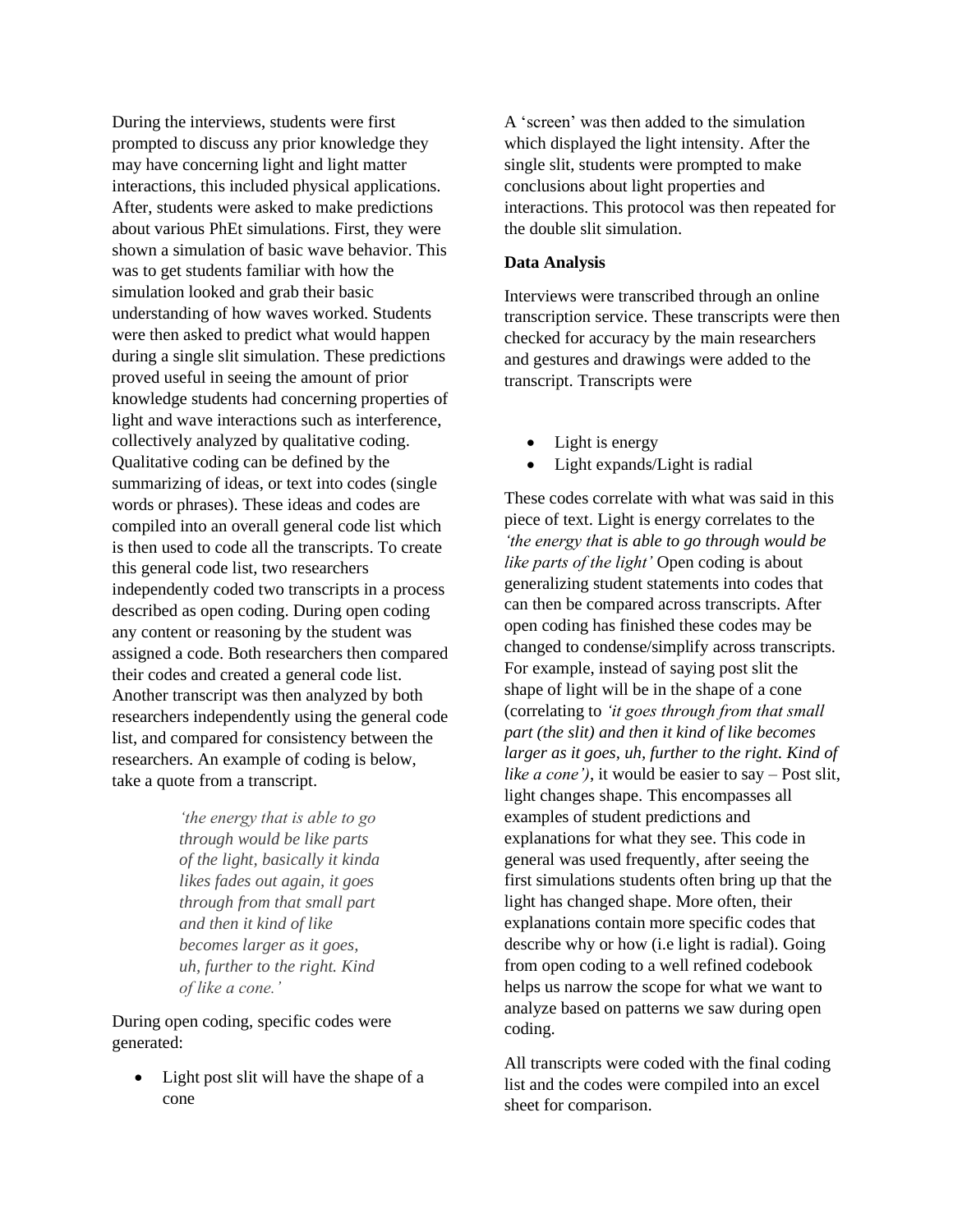# **Coding**

Once a final coding list was achieved, common codes were synthesized into themes which would later become the construct map groups. For example, a high number of students  $(n = 11)$ attributed the peaks of waves to visible light and the troughs of waves to the absence of light or dark regions. This response was outlined as level two in the light properties construct map – Peaks of waves correspond to visible light and troughs of waves correspond to absence of light. Other common codes were grouped and organized hierarchically according to sophistication, which was informed by experts and canonical texts. Table one and Table two show the sophistication of students' explanations regarding single wave behavior of light and the double slit experiment.

| Table 1. Construct map describing distinct levels of students' understanding about the Single Wave |  |
|----------------------------------------------------------------------------------------------------|--|
| <b>Behaviour of light.</b>                                                                         |  |

| Level | Description                                                                                                                                                                                                                                     | Common errors                                                                                                                                       |
|-------|-------------------------------------------------------------------------------------------------------------------------------------------------------------------------------------------------------------------------------------------------|-----------------------------------------------------------------------------------------------------------------------------------------------------|
| 4     | Waves have nodes and antinodes that correspond<br>to the intensity of the light. Energy is dependent on<br>wavelength. Light diffracts and waves bend when<br>they encounter an obstacle.                                                       |                                                                                                                                                     |
| 3     | Alternating pattern represents density of photons.<br>When light hits an object, it reflects and collides<br>with other particles of light.                                                                                                     | Reflection causes light to<br>spread out<br>Particles of light "bounce back"<br>and collide with other particles                                    |
| 2     | A single light source shows interference through<br>alternating pattern. When light collides with an<br>object, it disturbs the trajectory.                                                                                                     | Black regions correspond to<br>destructive interference<br>Green regions = constructive<br>Light collides with objects and<br>spreads out/disperses |
| 1     | Peaks of waves correspond to visible light and<br>troughs of waves correspond to darkness. The<br>energy of the light dictates how far and how light<br>travels. Correct understanding of the relationship<br>between frequency and wavelength. | When light hits an object, how<br>it spreads out depends on its energy                                                                              |
| 0     | Varying intensities of light are described through<br>shadows and visible light. Light travels in a<br>straight line. Incorrect understanding of the<br>relationship between frequency and wavelength.                                          | Light with zero intensity is<br>described as shadow                                                                                                 |

# **Table 2. Construct map describing distinct levels of students' understanding about the double slit experiment.**

| Level | Description                                                                                                                                                                            | Common errors                                                 |
|-------|----------------------------------------------------------------------------------------------------------------------------------------------------------------------------------------|---------------------------------------------------------------|
|       | Light waves constructively and destructively<br>interfere. Interference gives rise to a specific<br>repeating interference pattern. Frequency<br>determines instances of interference. |                                                               |
|       | Light waves can constructively and destructively<br>interfere. Interference only explains some regions                                                                                 | Illuminated regions are from<br>constructive interference and |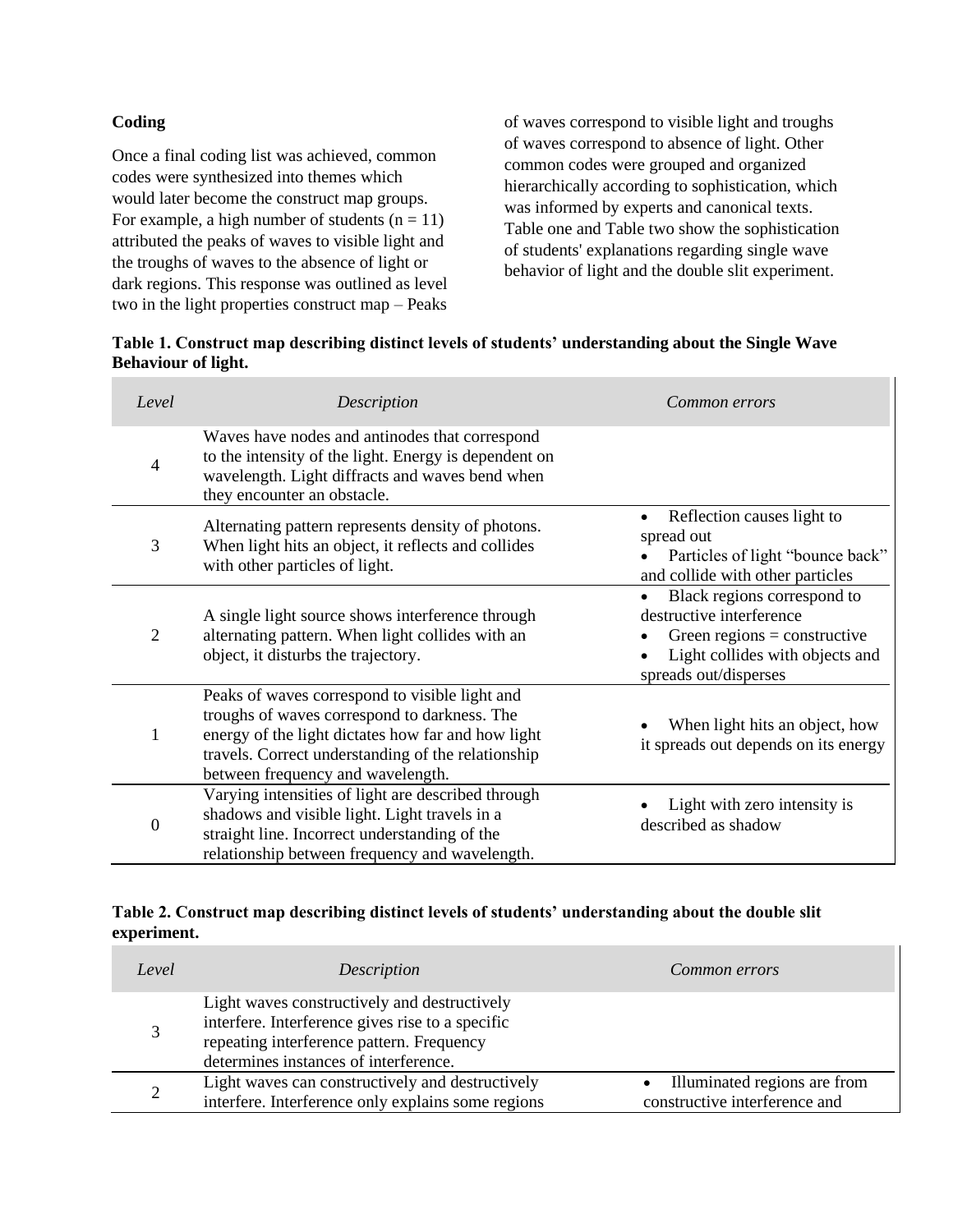|   | of light collected on a screen. Frequency is related<br>to the amount of time associated with interference.                                                                                                                                     | unobstructed light passing through<br>slits<br>Larger frequencies result in<br>longer interference times, and larger<br>regions on the screen.                                                                                                                          |
|---|-------------------------------------------------------------------------------------------------------------------------------------------------------------------------------------------------------------------------------------------------|-------------------------------------------------------------------------------------------------------------------------------------------------------------------------------------------------------------------------------------------------------------------------|
| 1 | Light can interact and add together or cancel out.<br>This interaction is caused by attraction and<br>repulsion of light. The distance between peaks is<br>based on wavelength and determines the size of<br>illuminated regions on the screen. | Illuminated regions are a result<br>of light being "attracted" and adding<br>together<br>Dark regions are a result of<br>repulsion of light<br>The larger the distance between<br>peaks, the larger the illuminated<br>regions.                                         |
| 0 | Light can interact and add together. When light<br>meets a barrier, it creates a shadow. Shadows<br>correspond to dark regions. Size of wavelength<br>determines how much space the light takes up on<br>the screen.                            | Waves "crash" together where<br>light is illuminated<br>The remainder of the shadow<br>from the barrier causes dark regions<br>Colliding with barrier edges<br>causes light to bend<br>Larger wavelengths physically<br>take up more space than smaller<br>wavelengths. |

### **Results**

Based on the construct maps generated from the studies and displayed in table 1 and 2, students were placed into each level based on their responses. This section will encapsulate the progression of a couple of students through the single light source and single slit simulation. The remaining levels and the double slit simulation will be summarized at the end.

### **Single Light Source**

Few students were placed into level four for the single wave behavior map. These students showed some understanding of nodes and antinodes and were able to connect them to the simulation.

Level four students used nodes and anti-nodes in their explanations of the  $\frac{F}{F}$  light source. The full description for level four, for the single wave behavior can be found in table 1. Using Ellen, an organic chemistry student, as our first example, their progression through the interview can be tracked through the following examples. Ellen was placed into level four for the following explanation they gave after viewing the first simulation (Figure 1).

> **Ellen:** I *Ellen: I think this is the idea that it is a wave. You are hitting, you have nodes and anti-nodes I believe. And the black parts represent one or the other. I think it is anti-nodes. No. Or is it nodes? I am not quite sure but, I know there's anti nodes and nodes that reflects the wavelength like the the wave like property, I guess.*

*Interviewer 1: Okay so what is node and anti-node?*

*Ellen: Ellen: I believe the node is either on the top or the bottom of the wave, and the anti-node is in the middle, like between them.*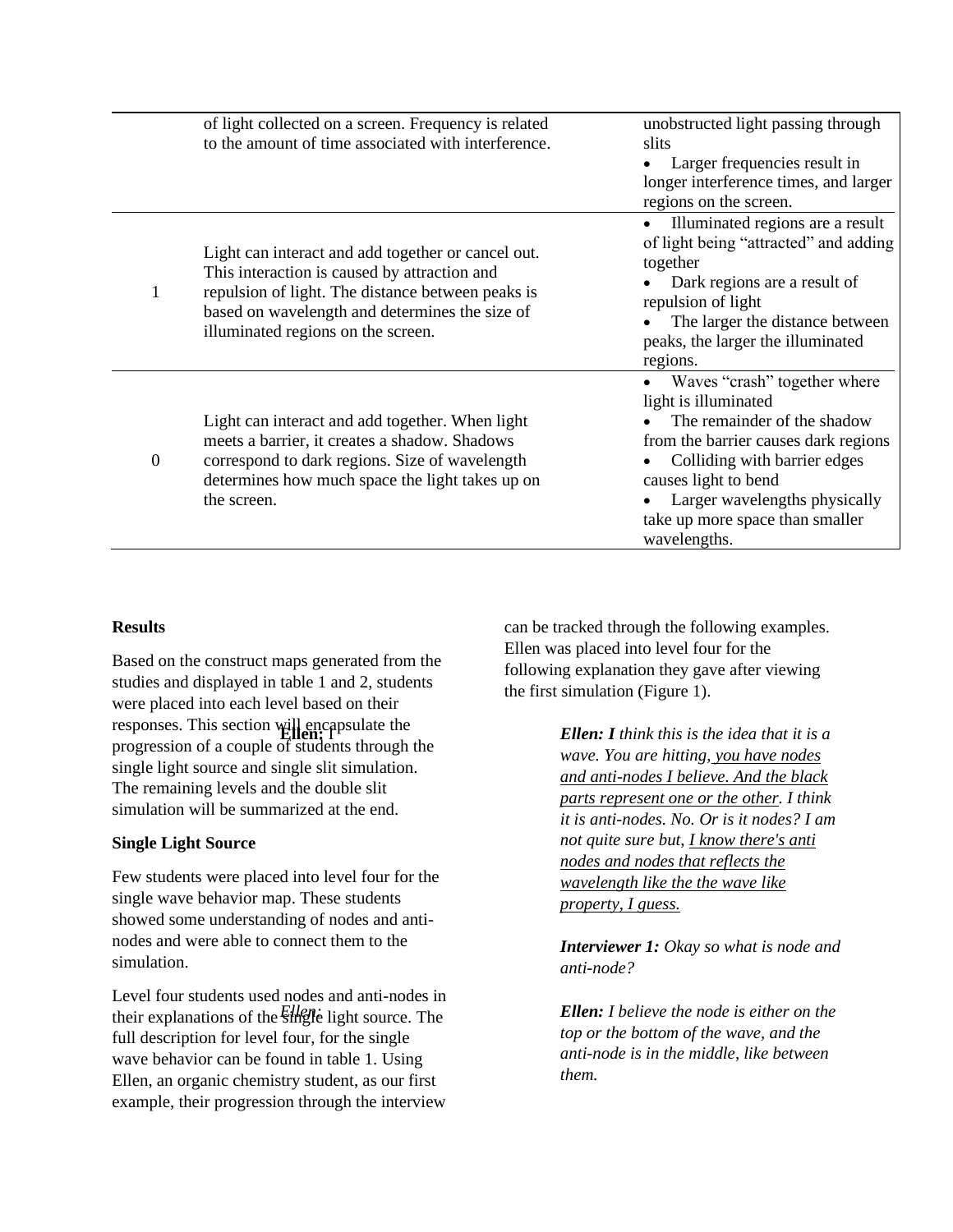Here, Ellen uses her knowledge about node and anti-nodes to describe the single light source simulation, this would be characterized as level four knowledge using the level description from the construct map:

# **'Waves have nodes and anti-nodes that correspond to the intensity of the light'**

Despite not having a concrete definition of nodes, Ellen was able to use their prior knowledge 'I know there's anti nodes and nodes that reflects the wavelength like the wave like property, I guess' to make a conclusion on the location of the nodes. Another student, Maggie who is a general chemistry student, was placed into level four for their prior knowledge of nodes and anti-nodes for single wave behavior.

> *Interviewer 1: So what are we seeing here [*playing wave simulation]*? What is giving you pause?*

*Maggie: It's just, I'm thinking about, um, nodes and that's not at all anything to do with that. It just looks like nodes*

*Maggie: nodes are like, um, that has to do with, uh, what's it called? Um, the models that we've been going over lately where you can't find any electrons. And so as there gets more orbitals there's more nodes and it's just like the end value minus one, okay. To get the number of nodes. So like it's like the probability of finding electrons in that given area. And so a node is an area you wouldn't find it at, which again has nothing to do with light.*

Maggie gave a distinct definition for nodes, despite the uncertainty in their original statement. Their first visual perception led them to consider nodes – in later simulation explanations Maggie comes back to the node explanation for other tangible explanations for the physical phenomena they are seeing.

#### **Single Slit Simulation**

Both students generated explanations that placed them into lower levels for the single slit simulation. For Maggie, they were placed into level one for the single slit simulation because they struggled to reason through the simulation. When asked about the shape of the light post slit for the single slit experiment Maggie responded:

> *Maggie: Where it's more rounded versus straight [inaudible] I have no idea why that would be, but I guess it's because like maybe it's taking more time for the light to pass through the barrier then with the middle and so around off a little bit.*

The first thing to note is that Maggie did not bring up nodes or anti-nodes for the rest of the interview, and instead introduced other concepts for each simulation, such as intensity  $=$  light interaction, and time. Because Maggie attributed the phenomena of the single slit to physical behaviors with the barriers, she was placed into level one. Noted in table 1 is the common errors associated with each level's explanations, most common in level one explanations was the physical explanation with light hitting an object. Maggie relied on intuition viewing the simulation first before utilizing concepts previously discussed. Below is an excerpt from the single slit simulation section where Maggie explains their thinking of the simulation utilizing intensity. The interviewer pushes Maggie to explain further their thinking on intensity, eliciting a definition and reasoning.

> *Maggie: Like when I think about it in real life. Yeah, that's kind of what I see it as. But I guess [inaudible] more of it probably is through the new thing, but I also don't know why it's like cloudy green on the outside, but it's probably just because the intensity is greater towards the middle where there's*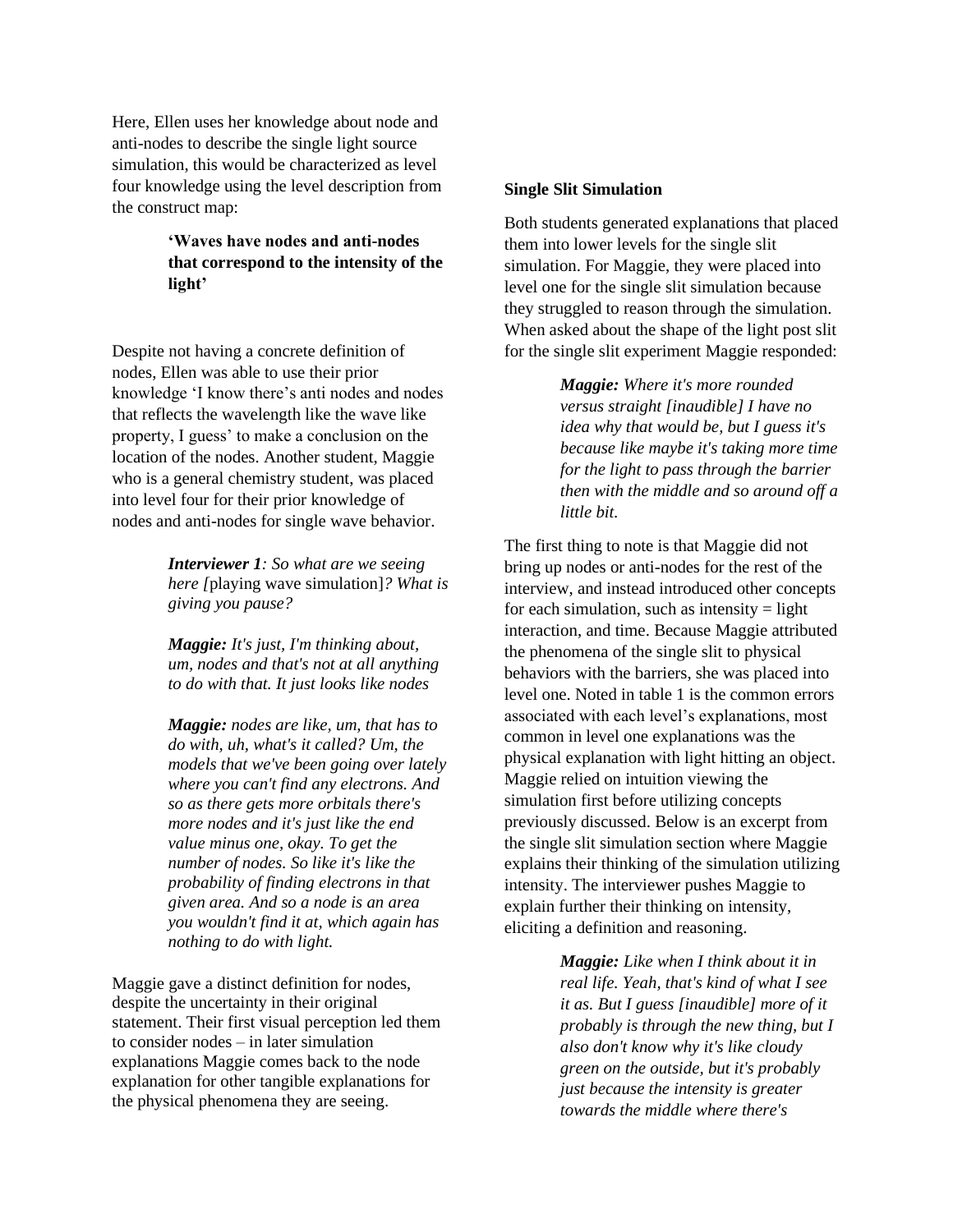*actually a hole. Well [inaudible] but yeah, I don't know.*

*Interviewer 1: How do we observe intensity?*

*Maggie: Well, I know that like in light has to be, when I think of that, I just think of the metals, how you have to have a certain intensity in order to eject an electron when the like, yeah, but that's the only thing I can think of. I don't really know. Again, I did the math.*



*Interviewer 1: What about the sort of shape that light takes on the right hand side of the barrier.*

*Maggie: Where it's more rounded versus straight [inaudible] I have no idea why that would be, but I guess it's because like maybe it's taking more time for the light to pass through the barrier then with the middle and so around off a little bit.*

Maggie references tangible examples to help understand the simulation and goes from using definitions to help describe or explain to using intuition ("it's probably just because the intensity is greater towards the middle") due to her understanding breaking down.

Ellen placed level two after placing level four in the single light source. Ellen originally predicted for the single light source a particle explanation that there would be one straight line of light from the slit, a common misconception. After

seeing the simulation, she changed from particle to wave explanation.

> *Ellen: I think that's cause it's not acting as a particle it's acting as a wave, and so you're going to have reflection around these sides (top and bottom of screen) rather than just (the center screen), I don't know, if it was just a particle I think it would just if you looked at it as a particle it would just go straight across (points pen towards the slit of the barrier and drags it to the center screen) where if it was a wave it would be reflected (use pen to draw outside of the screen how big the wave would continue to get with curves) throughout like the cone, I guess.*

Ellen was able to shift her explanation based upon what she saw happen in the simulation, however, once the screen was added she added interference to her explanation. When prompted about the top and bottom regions of the screen, Ellen used interference and light interaction to describe the areas.

> *Ellen: Cause it's interacting with other waves. So, if you had two waves and you had one like this (A) and then you had one maybe like this. If they combine, they might go, it is going to be in between the two. Whereas if you had one just like this and then you would have one just like this. Then they would cancel each other out (draws D and E), that is the interference that I am talking about.*

For this reason, Ellen was placed into level two of the light property construct map: In comparison to Maggie, Ellen sticks to using definitions she knows are associated with wave and light properties, while Maggie began to use intuition to describe and explain what she was saying.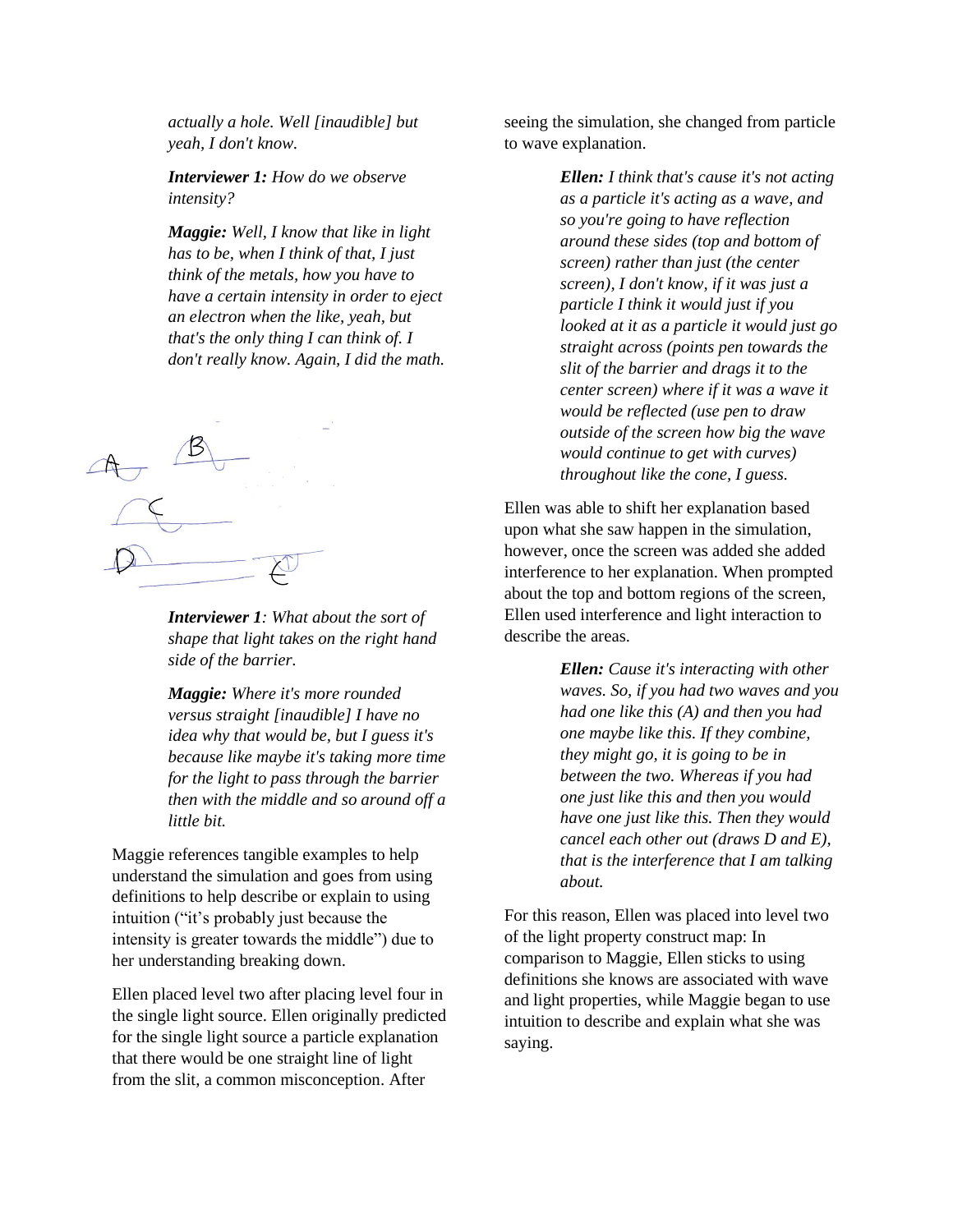# **'A single light source shows interference through alternating pattern'**

Both students approached the simulation in different ways*,* Maggie relied on intuition, as shown in the previous quotes, to describe what was happening during the simulation while Ellen relied on prior knowledge such as anti-node and nodes and wave interference to explain what was happening during the simulations. Though Ellen was able to connect the simulations to interference, she was unable to correctly describe the single slit simulation. Her ideas in the original single light simulation were correct, but she dropped the ideas once the single slit simulation was viewed. Ellen may have limited prior knowledge on nodes and anti-nodes and felt more comfortable describing the future simulations with her knowledge of interference and wave interaction.

The remaining level zero, three, and four of the single wave behavior was characteristic of more sophisticated responses. Like in Maggie's original explanation of the single light source, many level four explanations were characterized by identifying nodes and antinodes. Level three students were characterized by their identification of particles and collisions in their explanations. One common error many level three students made in their explanations was the use of reflection, often mentioning particles

And later when asked about the blurry regions on the top and bottom of the simulation:

*Interviewer: And then what about the blurriness on top and bottom here?*

*Brianna: That was seen as well with the other ones it's just behind the barrier. So it's blurry cause the light, I cannot see through it.*

Commonly, students placed in level one had physical light interactions or physical visual explanations for the phenomenon they were seeing during the simulation. Students also used shadows to explain dark/blurry regions of the

colliding with or reflecting off of other particles or objects. The lowest level responses contained intuitive responses in relation to the real world. For example, many students included the use of shadows in their explanations. One student responded:

> *"So the green would be the light that the sources giving out. And the black would just be like the shadowing… like that's the contrast there… Obviously the green is the light source."*

Table 1 captures the full variation between levels.

### **Double Slit Simulation**

Level zero for the double slit consisted of explanations with the context 'Light can interact and add together' and 'when light meets a barrier, it creates a shadow.' Students that were characteristic of this explanation had explanations where light was interacting with the barrier in the simulation or the edges of the barrier. For instance, Brianna when prompted about the blurry regions in the middle post slit answered:

*Brianna: I mean it was just... Okay. Blurry is only behind the barrier and what's coming through obviously is the light that I can see. So what's causing the blurriness is the barrier.*

simulation. Ramona is a good example where she explains the blurry regions behind the slits with shadows:

*Ramona: That's cause, um, since the waves still move out like that. Um, but meet in the middle, that's kind of like the remainder of the shadow that's able to like be there from that middle part. It's sorta like, yeah. I don't know if they, if the waves didn't move like the way they would, that whole part [region 3 of DSE (shown in figure 1e)] would be shadow. But since they still like move out and hit each*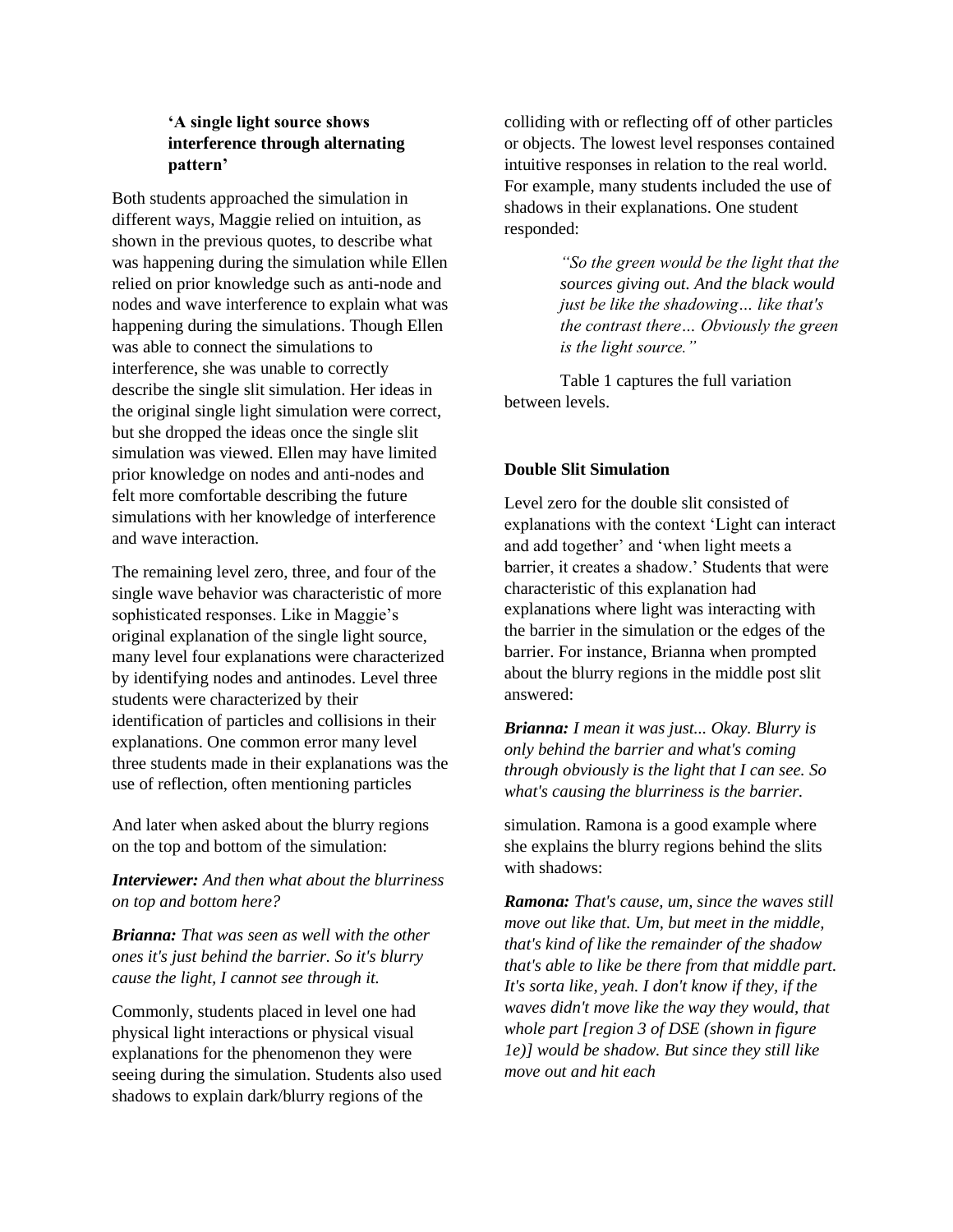Many students who fell into the level one category for the double slit were unable to connect higher ideas of wave interaction with the simulation. Students used ideas that were tangible to what they were seeing (i.e shadows or physical interactions). This provided a roadblock where they could not advance their level of thought past these set ideas and explanations.

Level two students were able to develop more sophisticated explanations involving interference. For example, Arthur explained that light had particle characteristics and was able to collide with each other creating the pattern on the simulation:

*Arthur: "So as the light exits both of those openings, it collides. And I suppose when it collides it, they kind of push off each other and start going in that forward direction instead of going straight outward."*

After the addition of the screen (Figure 1), Arthur reaffirms his explanation with prior knowledge from a high school experiment:

*Arthur: "I'm starting to think back to like high school when we did some experiment like this where we had those two slits in a sheet of paper. It makes sense that of course we get two light sources on that screen from each of the openings. But then those waves are colliding in the middle and kind of combining to organize themselves into a third [region]."*

Arthur was able to develop a more sophisticated explanation for the phenomena he viewed, but was unable to explain all regions of light on the screen. Despite not mentioning interference as a term, Arthur was able to provide an analogy that led him to his conclusion. Arthurs mentions:

*Arthur: "If you have two sound sources, they kind of collide and then merge into one. Um, and I guess it's kind of the same thought process as if you had two pool balls and you were to push them toward each other. They're going to collide and then start moving forward because when they collide, they cancel out the side-to-side* 

# *motion, if you will. And the only thing that's left is that forward motion."*

This excerpt demonstrates Arthurs attempt to connect both particle and wave behavior into what he was seeing on the simulation, one with sound waves, and two with pool balls. Arthur was able to connect prior knowledge in both academic settings and real world settings to explain the double-slit simulation. In the end of the interview when asked to make a conclusion about light behavior, Arthur stuck with his explanation and concluded that the light behavior displayed by the simulation was the result of light acting as a particle, and that light particles then organize themselves into waves. Though Arthur's explanation of the double slit interference is not correct, he was able to transition prior knowledge and experiences into an explanation regarding collisions and particles. Compared to level zero and one students, Arthur was able to be productive in thinking about his observations of the simulations.

Level three students were able to think about light cohesively, generating explanations with constructive and destructive interference, and light-wave behavior. For example, Destiny prior to seeing the double slit simulation provided a strong prediction and drawing:

*Destiny: That's where I expect a little bit more, little bit over for some two slits Um, but yeah, I just kind of, I guess the same thing that I drew before (draws picture below without the wave) of behind like the region between the two slits.* 

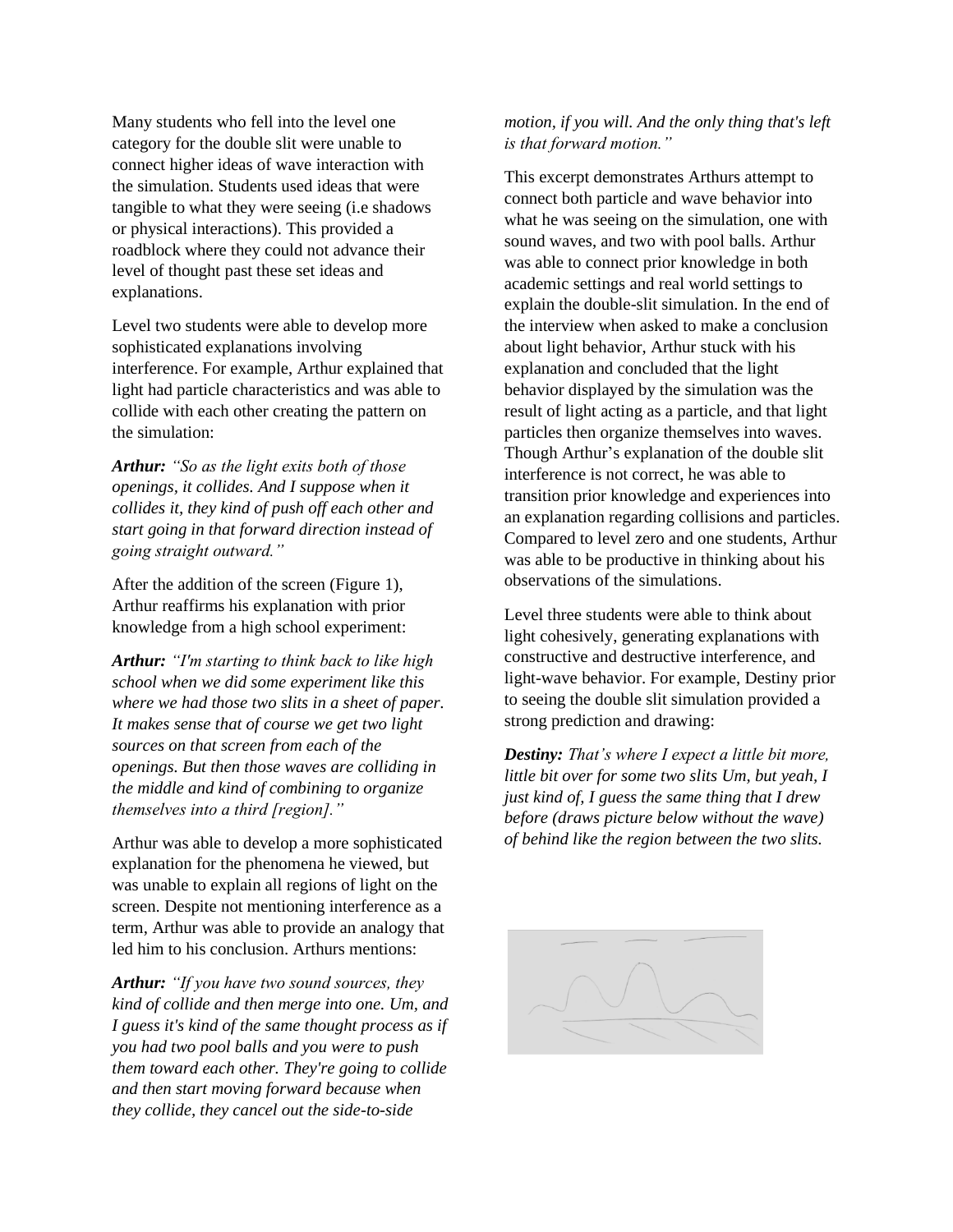*Um, whatever you would call that you would get kind of your biggest or your brightest area of light right there. And then just kind of working outward, (Adds the wave below) getting bright spots and dark spots intermittently as the lights interact and to have constructive or destructive interference with the two different waves that come from the individual slits.*

was able to describe the constructive and destructive interference pattern that would arise in the simulation, as well as describing the bright and dark regions. The drawing above also shows the pattern that arose on the screen of the simulation. Destiny's prediction aligned with her prior explanations and understanding of interference in the explanations. After seeing the simulation, Destiny confirmed her prediction. Collectively, Destiny was able to explain the simulations using her robust understanding of light and wave properties.

#### **Conclusions**

Overall, this study was able to demonstrate the ways that introductory STEM students' understanding of light matter interactions can differ. With this variation in student understanding, construct maps were created based on student responses and organized hierarchically according to sophistication informed by experts and canonical texts. It was displayed starting with the lowest level of the construct maps, that these students often used intuition to inform their explanations. Their explanations were also characteristic of fragmented understanding and limited

Destiny pulled on their prior explanation for the single slit simulation and was able to generate an accurate prediction for the double slit. Destiny

knowledge on light and wave behavior. Higher level students were able to connect knowledge to explanations they were more comfortable with. For example, double slit students level two and three students were able to comfortably explain interference connecting their ideas with particle or wave behavior. Highest level students were able to put particle and wave behavior together and create coherent explanations to the double and single slit experiment. These students often displayed prior knowledge with many key definitions for interference or wave behavior.

By utilizing students' knowledge structures through construct maps, we can help instructors at the undergraduate level create more informed curriculum for instruction. Through helping curriculum develop, students will have more support transitioning from high school to undergraduate introductory STEM courses and beyond. Creating a solid learning progression from the beginning for students that supports their undergraduate journey learning light and light matter interactions. These improvements can only benefit students in later courses and students who wish to enter industry postgraduation by filling any gaps in students' knowledge,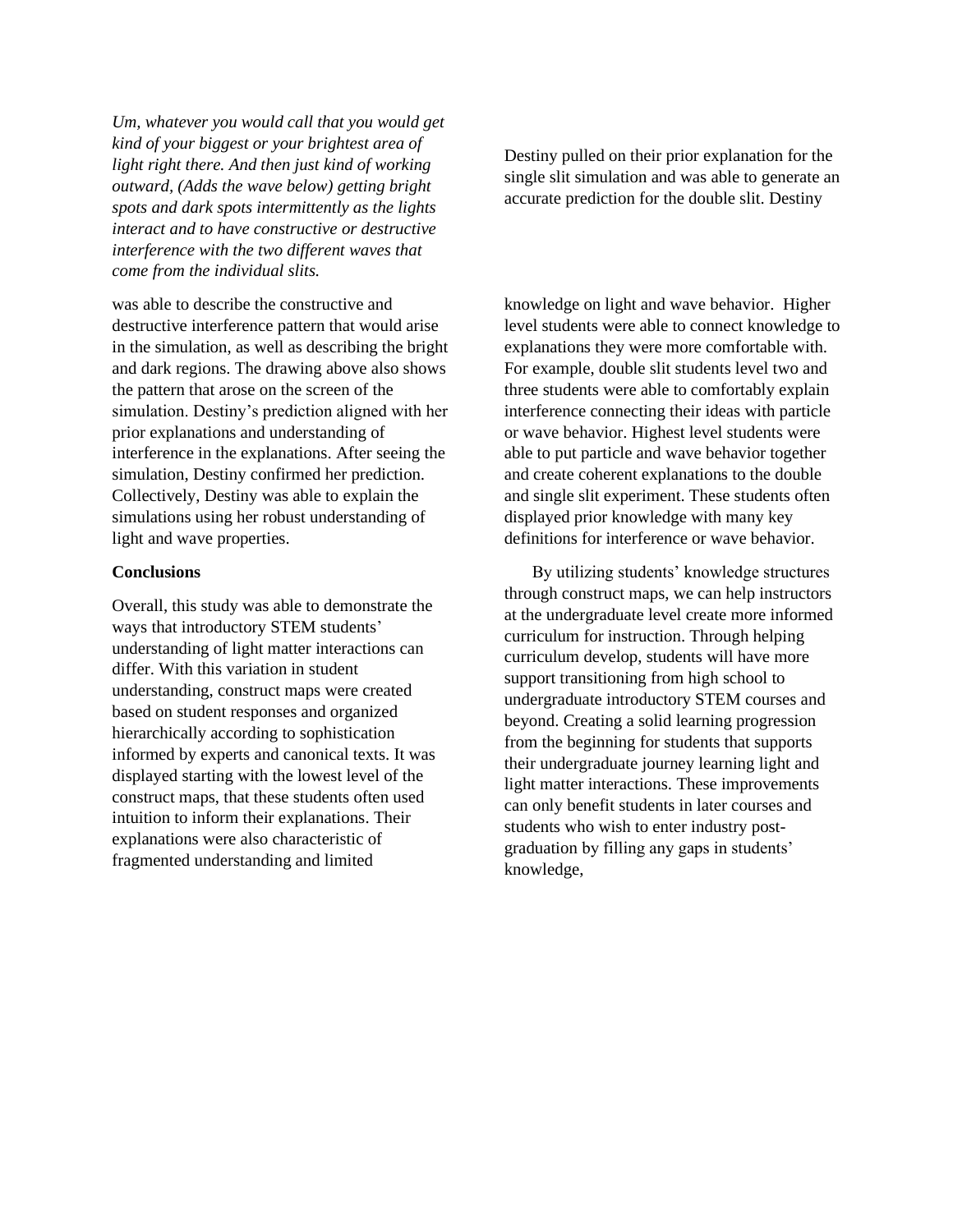# **Appendix**



*Figure 1 Shows the sequence of PhEt simulations that students observed during the interviews. (a) is a single light source, (b) is a single light source with a single slit, (c) is a single light source with a slit with the screen, (d) is the single light source with double slit. (e)is the single light source with double slit and screen, note the labeled 1-5 regions of light. (f) shows varying frequencies of the double slit.*

### **Double slit interview guide**

RQ 1: How do postsecondary chemistry students understand and apply the double slit experiment?

RQ 2: How do postsecondary chemistry students reason about light behavior in the context of the double slit?

# Intro

- 1. How would you describe light?
	- a. What can you say about the concept of light?
	- b. What are some properties?
- 2. How are frequency and wavelength related? Are there any equations that you can use to help you describe the relationship?
	- a. If unable to provide equation, show them  $c = v\lambda$  and ask them to label/identify
	- b. Relate back to energy, behavior of light
	- c. ask them to define each term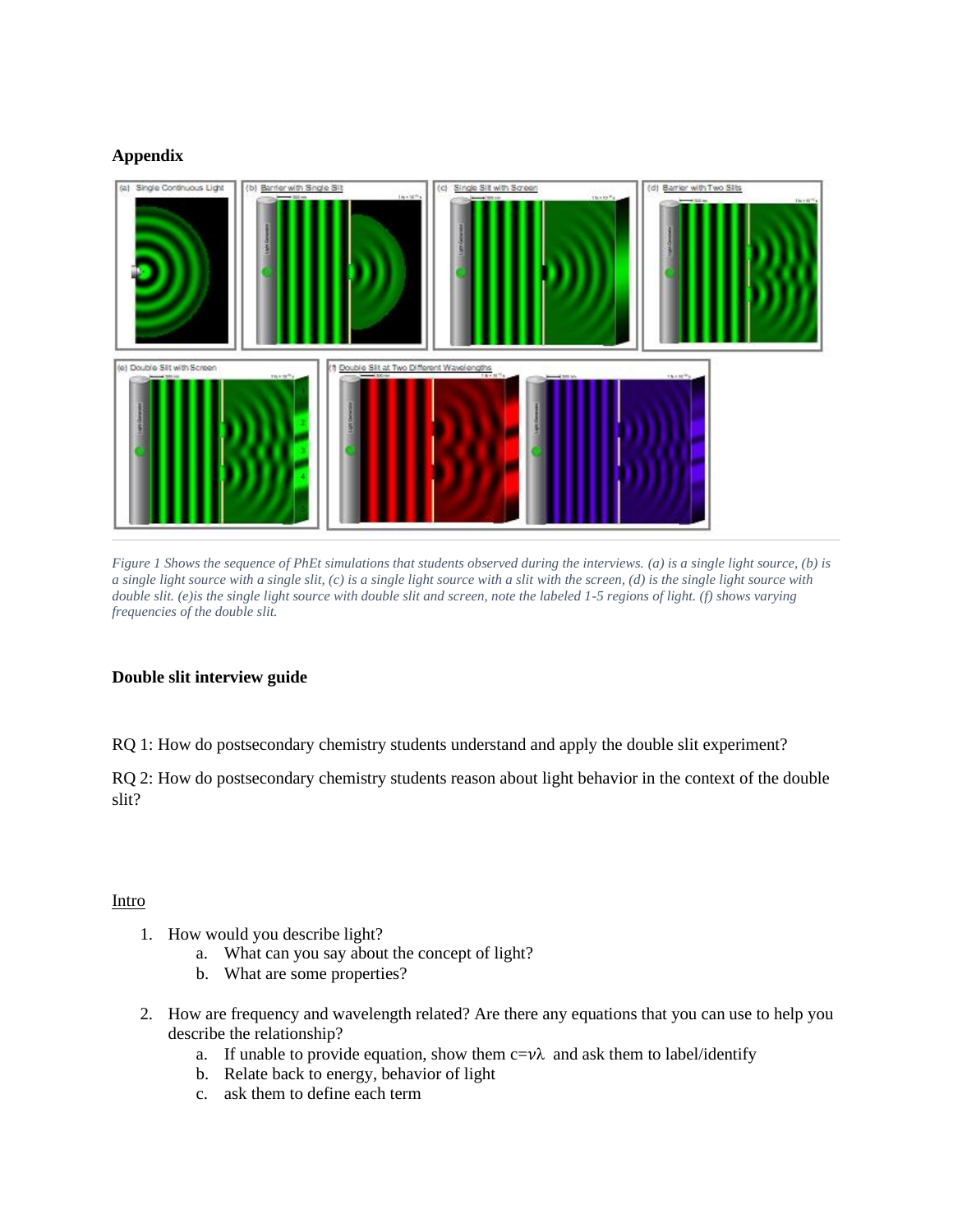- d. ask them to reason through this relationship
- 3. What is the relationship between energy and frequency? Are there any equations you can use? a. If unable to provide equation, show them  $E=h\nu$  and ask them to label/identify

#### PHET predictions

#### **Waves simulation**

1. What do you predict to see on the screen?

#### **Single slit - waves**

#### No screen

- 1. What do you predict to see if there is one slit?
	- a. Figure 1, followed by PhET simulation with one slit
- 2. Why is there this interference pattern?

#### Screen

- 3. What do you predict see on **the screen** with one slit? a. PhET simulation with screen
- 4. Why is this pattern created?
- 5. What conclusions can you draw about light behavior?

# **Double slit - waves**

No screen

- 1. What do you predict to see if there is one slit?
- 2. Why is there this interference pattern?
	- a. Why is the pattern slightly different where the waves meet?

Screen

- 3. What do you predict see on **the screen** with one slit?
- 4. How is your prediction different than what we see in the simulation?
- 5. Why is this pattern created?
- 6. What would you expect to happen if the frequency is increased?
	- a. Why?
	- b. Show Figure 2.
- 7. Why is this pattern different than a single slit pattern?
- 8. What conclusions can you draw about light behavior?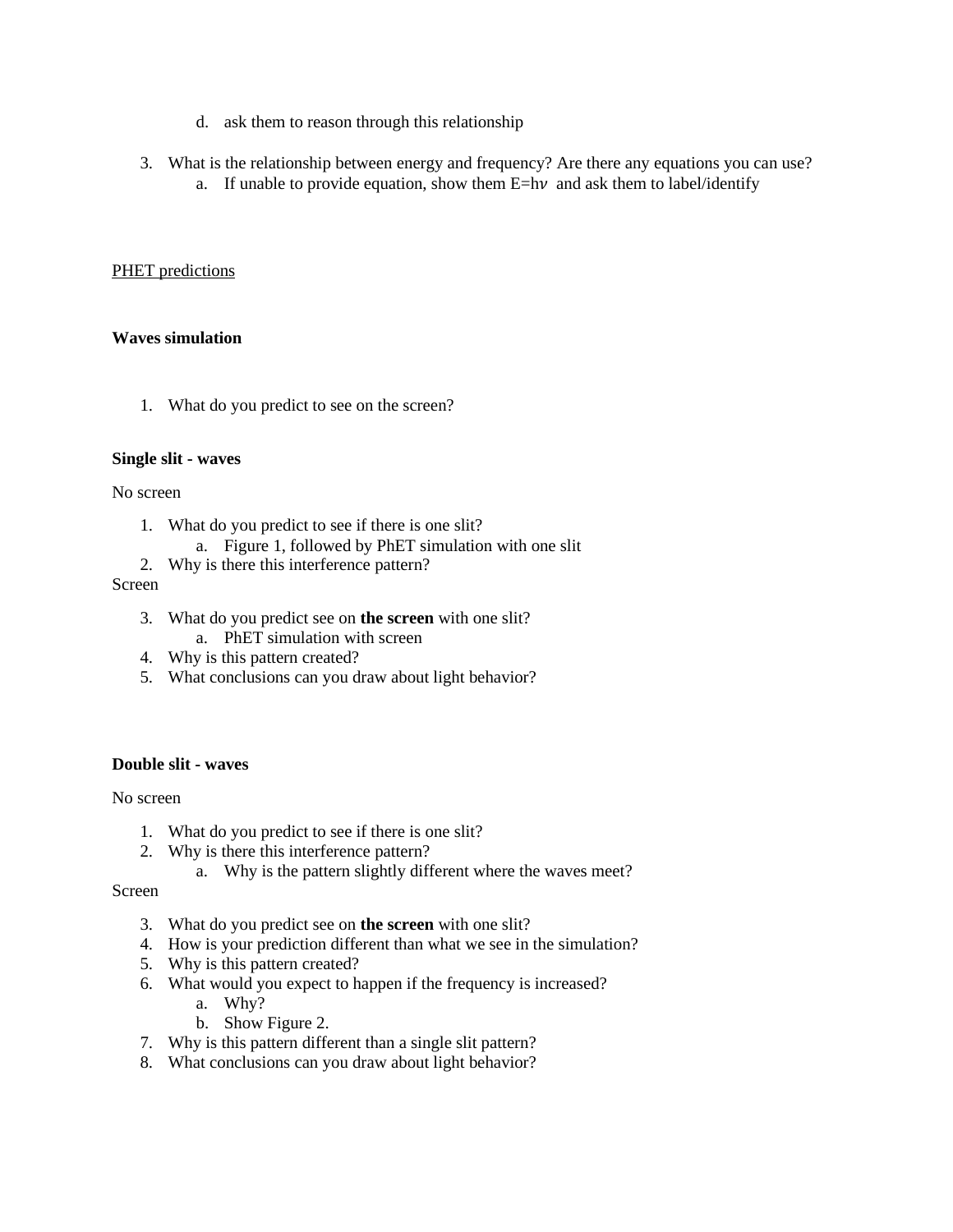# **Double slit – photons**

Show students Figure 3 and Figure 4 at the same time. Ask them to predict which student has depicted the most accurate outcome.

- 1. What is a photon?
- 2. What type of pattern would you expect to be on the screen?
- 3. Why are light particles producing the same pattern as waves?